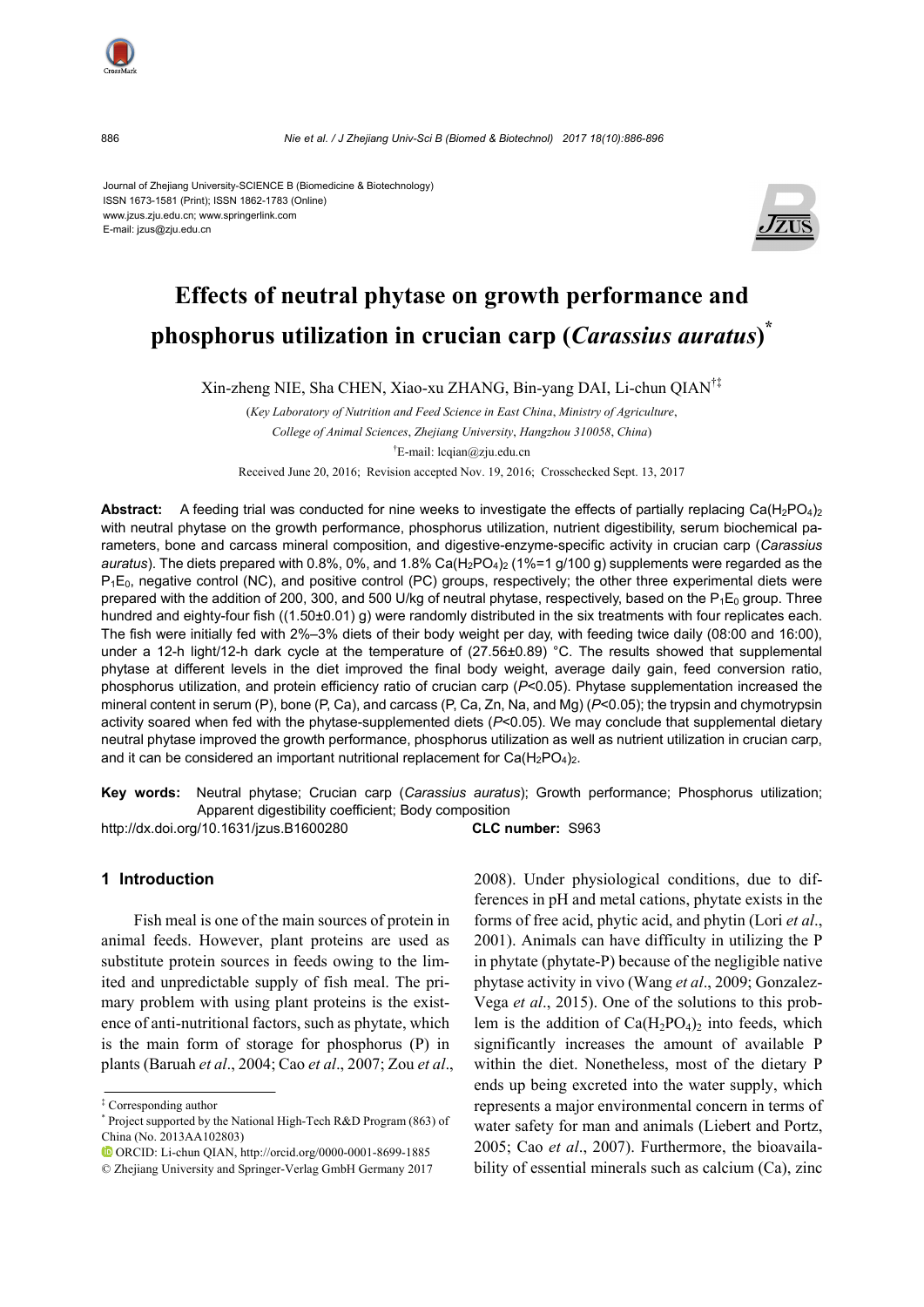(Zn), iron (Fe), and magnesium (Mg) may also be disadvantageously affected by the formation of insoluble chelate complexes with phytate (Spinelli *et al*., 1983; Cao *et al*., 2007; Liu *et al*., 2012). Finally,  $Ca(H_2PO_4)_2$  is a nonrenewable mineral, and its price has risen sharply in the past few years (Xu *et al*., 2014). Phytase, a group of enzymes known as myoinositol hexaphosphate phosphohydrolase, is capable of hydrolyzing phytate into myoinositol and inositol phosphates, thus representing a promising approach for increasing the amounts of bioavailable P and, at the same time, reducing the quantities of P that are excreted (Lori *et al*., 2001; Huang *et al*., 2009).

The effects of phytase on the growth, nutrient utilization, mineral bioavailability, as well as phosphorus bioavailability, have been demonstrated in livestock and fish studies with most of them based on a diet of corn-soybean meal diets (Qian *et al*., 1997; Cheng and Hardy, 2003; Cao *et al*., 2008; Gonzalez-Vega *et al*., 2015). Before the 1990s, however, phytase supplementation was mainly considered as a way of improving the utilization of phytate-P in poultry and pig diets, whereas it was used less in the fish diet due to the lack of research information and the constraints on manufacturing (Baruah *et al*., 2004; 2005; Cao *et al*., 2007). After the mid-1990s, a growing number of studies have focused on the effects of adding phytase for utilization of nutrients. Thus, studies of growth performance based on phytase-added diet were conducted in some aquacultural species (Vielma *et al*., 1998; Cheng and Hardy, 2002; Cao *et al*., 2007). Currently, research focuses mainly on the effects of phytase within the domain of dose-response studies and the most efficient ways for supplementation, the alimentary systems in different fish development stage, as well as the source and variety of phytase for fish (Debnath *et al*., 2005; Shao *et al*., 2008; Wang *et al*., 2009; Liu *et al*., 2012; 2013; 2014).

Crucian carp (*Carassius auratus*) is an important and popular aquaculture species in Europe (Tarkan *et al*., 2016) and Asia, especially in China. However, there are not sufficient studies that reference phytase's application in the diet of crucian carp. In particular, neutral phytase with an optimum pH of 7.0 can tolerate an elevated temperature during manufacturing and adapt to the intestinal pH of crucian carp, which is a stomachless fish (Huang *et al*., 2009). Therefore, the aim of this study is to evaluate the effect of neutral phytase on the growth performance, nutrient digestibility of feed, phosphorus utilization, body and blood biochemical indexes, and intestinal digestive enzyme activity of crucian carp with regard to a lack of available P. This study also aims to examine the scope for reducing aquaculture pollution by partially replacing  $Ca(H_2PO_4)_2$  with neutral phytase, thereby minimizing the discharge of P into the environment.

#### **2 Materials and methods**

#### **2.1 Preparation of diets**

The ingredients and their levels of inclusion in the experimental diets are shown in Table 1. According to previous studies, the addition of about 1.8% Ca(H<sub>2</sub>PO<sub>4</sub>)<sub>2</sub> (1%=1 g/100 g, the same below) to the basal diet was proved to be sufficient and suitable for the optimal growth of crucian carp (Zhang *et al*., 2001). Therefore, in the present experiment, we added 0% (negative control (NC)), 0.8% ( $P_1E_0$ ), and 1.8% (positive control (PC))  $Ca(H_2PO_4)_2$  in the first three groups, respectively. The neutral phytase was obtained from the Feed Research Institute, Chinese Academy of Agricultural Sciences, Beijing, China and the enzyme activity was 3000 U/g. This enzymerelevant gene, which was originated from *Pedobacter nyackensis* MJ11 CGMCC 2503, was expressed in *Pichia pastoris*, and then the recombinant protein was purified. Neutral phytase was evenly mixed in the premix before being pelletized, and we added 200  $(P_1E_1)$ , 300  $(P_1E_2)$ , and 500 U/kg  $(P_1E_3)$  in the last three groups, respectively, based on the  $P_1E_0$  group. The nutrient requirements followed the standard of Zhejiang Xinxin Feed Co., Ltd., Jiaxing, China and were formulated to contain 32% crude protein, 5% crude lipid, and 1% total P at least, 6% crude fiber and 10% ash at most. Soybean meal and fish meal were used as the main protein sources. Phospholipid was used as the lipid source in the basal diet. In addition, the crude protein, crude lipid, crude fiber, ash, and gross energy of the six experimental diets were kept at similar levels. The diets were made using large fishcompound-feeding production equipment and the outlet temperature was  $(80±5)$  °C. The pellets were of 1.8 mm in diameter, and were stored in a cool and dry place.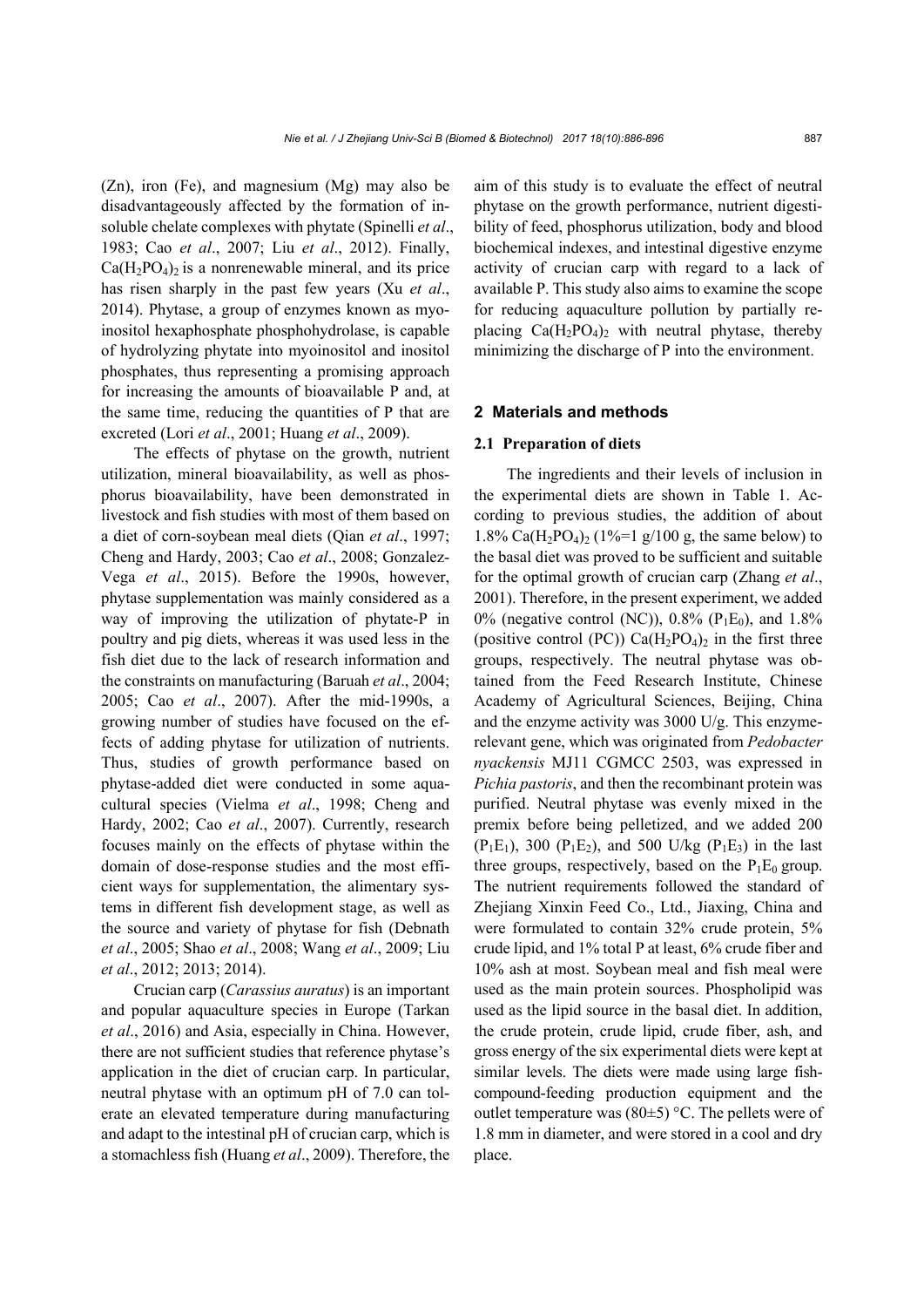#### **2.2 Experimental design**

The experiment with the crucian carp was conducted at the Xiaoxiang Aquaculture Farm in Hangzhou, Zheijang Province, China. The fish were acclimatized for two weeks in a net cage at the Zhejiang Xinxin Feed Co., Ltd. and fed with the PC feed. A total of 384 fish  $((1.50\pm0.01)$  g) were selected after acclimatization. Then the fish were randomly assigned to each fiberglass tank (50 cm $\times$ 50 cm $\times$ 50 cm). In total, there were four tanks for each treatment, with 16 fish per tank. All fish were initially fed at 2%–3% diets of their body weight per day, and then the level was adjusted weekly according to the actual feeding performance, with feeding twice a day (08:00 and 16:00), under a 12-h light/12-h dark cycle, for nine weeks. The water was refreshed weekly by 50% replacement of water volume, and intermittent aeration was supplied by an air compressor every day at 7:00, 11:00, 15:00, and 23:00 (30 min at each time point). The water quality was maintained by siphoning the leftover food and wastes when collecting feces, and also monitored daily by qualitative ammonia detection with test paper. In the test period, the water temperature was  $(27.56\pm0.89)$  °C and pH was  $7.5\pm0.2$ . The dissolved oxygen was (7.45±0.09) mg/L.

#### **2.3 Analysis of dietary chemical composition**

Three samples of each of the six experimental diets were subjected to the determination of moisture content, after oven drying at 105 °C for 24 h. The approximate composition of the diets, including crude protein, crude lipid, crude fiber, crude ash, and nitrogenfree extract, was measured according to AOAC (2005) standard method. Gross energy values were measured using an oxygen bomb calorimeter (1281, Parr, USA). The values are reported as a percentage on a dry matter basis.

## **2.4 Sampling procedures**

At the end of the experiments, the fish were counted and weighed after a 24-h starvation. Then five fish were randomly selected from each cage and killed on an ice tray. The feed conversion ratio (FCR) was measured from the dry weight of the diet consumed. In order to measure the apparent digestibility coefficient (ADC), feces were collected at night after the crucian carp excreted, and the acid insoluble ash (AIA) was used as an indicator. Blood samples were collected from the tail vein and allowed to coagulate at room temperature for 30 min. Serum was separated by centrifugation at 3000*g* for 10 min and transferred into 1.0 ml microcentrifuge tubes. The visceral organs (including liver, foregut, and hindgut) and carcass (without visceral organs) were quickly collected from each individual fish on an ice-cold surface. Then, the samples were divided into aliquots and snap-frozen in liquid nitrogen. Frozen tissues and serum samples were stored at −80 °C prior to analysis.

# **2.5 Analysis of serum parameters and mineral composition of carcass and bone**

The serum indexes included alkaline phosphatase (AKP) activity, serum calcium and phosphorus contents. AKP activity was assessed by the timedependent formation of *p*-nitrophenolate (which absorbs light at 405 nm in an alkaline solution) from *p*-nitrophenyl phosphate (PNPP) according to the method of Ma *et al*. (2014). Serum calcium and phosphorus contents were determined using an automatic biochemical analyzer (Abbott-Aeroset, Abbott Park, IL, USA) at the Campus Hospital of Zhejiang University, Zijingang Campus, Hangzhou, China.

The carcass and bone were washed with distilled water and dried at 105 °C, then ground in a mortar. The Zn, Fe, Mg, Na, Ca, and P contents were determined according to the AOAC (2005) standard method.

#### **2.6 Digestive enzyme assays**

The frozen foregut was dissected by scissors and then the tissue was homogenized using a microhomogenizer (S10; Scientz, China) in the presence of 20% (0.2 g/ml) saline. The homogenate was centrifuged at 5000*g* at 4 °C for 30 min. The lipid layer on the surface was removed, and the supernatant was kept at −20 °C for digestive enzyme activity determination after two days.

The activity of  $\alpha$ -amylase (EC 3.2.1.1) was determined based on the method of Ma *et al*. (2014) with an amylase assay kit C016 (Nanjing Jiancheng Bioengineering Institute, Nanjing, China). The  $\alpha$ -amylase activity was calculated as unit (U) per milligram (mg) of protein, where 1 U was defined as 10 mg amylum decomposed per 30 min at 37 °C. The activities of trypsin (EC 3.4.21.4) and chymotrypsin (EC 3.4.21.1) were also determined using the assay kits A080-2 and A080-3 (Nanjing Jiancheng Bioengineering Institute,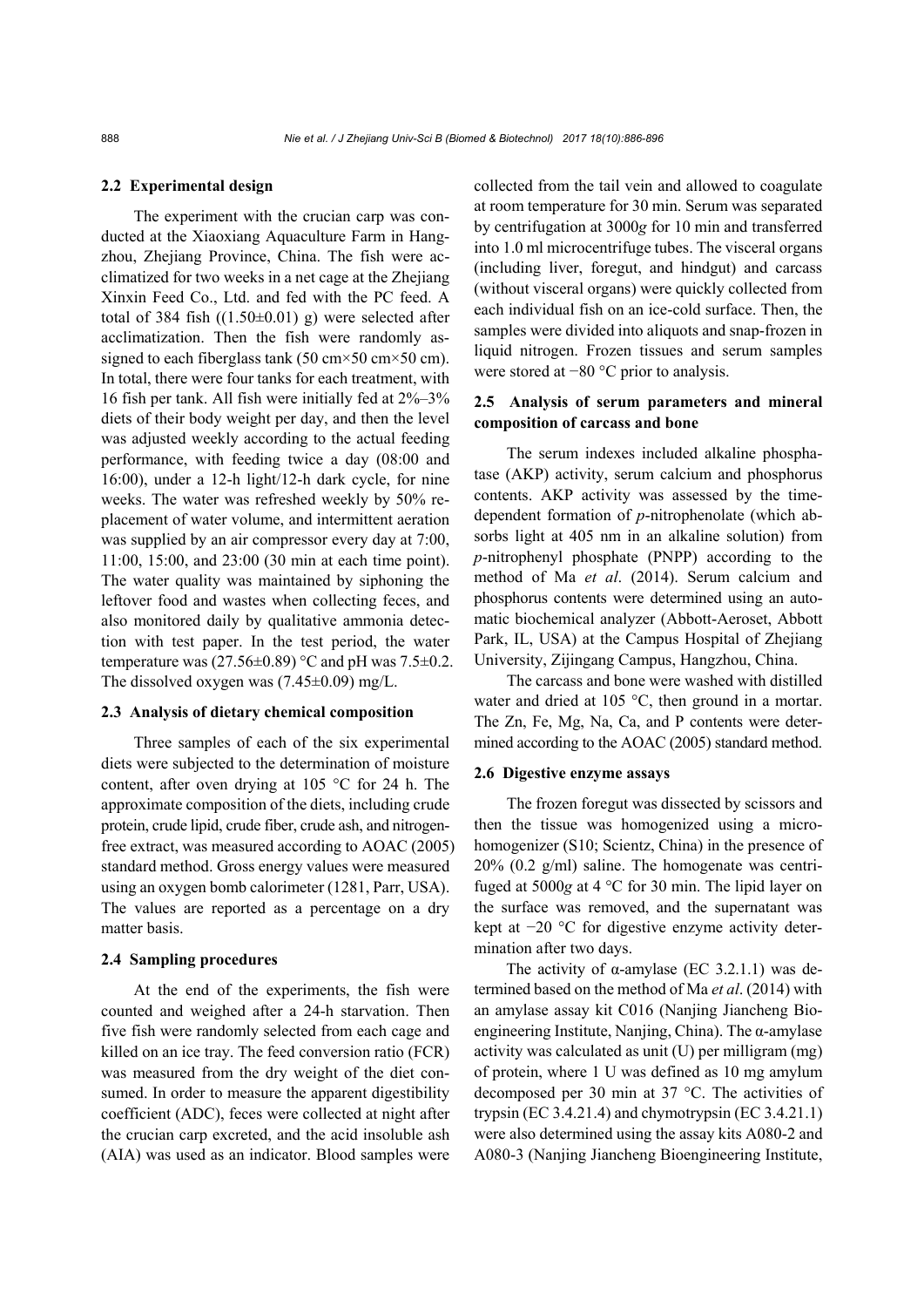Nanjing, China). Trypsin activity was calculated as U per mg of protein, where 1 U was defined as the trypsin in 1 mg of protein giving an absorbance change of 0.003 at 37  $^{\circ}$ C, pH 8.0; chymotrypsin activity was calculated as U per mg of protein, where 1 U was defined as 1 mg of protein that decomposes into 1 μg of amino acid per minute at 37 °C.

Protein concentration (mg/ml) was determined using the method of Lowry *et al*. (1951). The protein concentrations in the crude enzyme extracts were used for standardization when quantifying the digestiveenzyme-specific activity (U/mg protein).

# **2.7 Data analysis and calculation of zootechnical parameters**

The data were analyzed using SPSS Version 20.0 (SPSS Inc., Chicago, USA). The comparison between groups was made by one-way analysis of variance (ANOVA) followed by the least significant difference (LSD) multiple-range test. A level of *P*<0.05 was considered to be statistically significant unless indicated otherwise. Replication was considered at the experimental unit level. Results are expressed as the mean value with a standard deviation (mean±SD (*n*=3)). The calculation formulae for the growth and feed utilization parameters were as follows: survival rate (SR, %)= $(n_t/n_0) \times 100\%$ , where  $n_t$  is the number at the end of the test (time  $t$ ) and  $n_0$  is the number at the beginning of the test; average daily gain (ADG, mg/d)=1000( $W_t$ − $W_0$ )/*t*, where  $W_t$  means the weight (g) at the end of the experiment (time  $t$ ) and  $W_0$ means the weight (g) at the beginning; condition factor (CF,  $g/cm^3$ )=100( $W_1/L_t^3$ ), where  $W_1$  is live body weight (g) and  $L_t$  is total body length (cm); viscerosomatic index (VSI, %)=(wet weight of visceral organ/ wet body weight)×100%; hepatosomatic index (HSI, %)=(wet weight of liver/wet body weight) $\times$ 100%; intestosomatic index (ISI, %)=(length of intestine/ length of body) $\times$ 100%; feed conversion ratio (FCR, g feed/g gain)=dry feed consumed (g)/wet weight gain (g); total P intake (mg/g)=dry matter intake (g/tank) $\times$ total P in feed (mg/g dry matter)/total weight in tank (g/tank), where the dry matter intake and total weight of fish were measured at the end of the experiment; apparent digested P (mg/g)=intake of P (mg/g) $\times$ digestibility of P  $(\%)$ ; retained P  $(\%)$ =(total P accumulation  $(mg/g)/intake$  of P  $(mg/g)) \times 100\%$ ; apparent digestibility coefficient (ADC, %)= $[1-(A^*/A \times B/B^*)] \times 100\%$ , where *A* means one component content in the feed  $(g/100 g)$ ,  $A^*$  means the same component content in feces (g/100 g), *B* means the AIA content in feed (g/100 g), and  $B^*$  means the AIA content in feces ( $g/100 g$ ).

#### **3 Results**

# **3.1 Chemical compositions of the diets**

The calculated chemical composition in terms of crude protein, crude lipid, crude fiber, nitrogen-free extract, and gross energy is shown in Table 1. These constituents had similar levels in the six diets, so the addition of  $Ca(H_2PO_4)_2$  and neutral phytase had no effect on the overall nutritional composition of the diet.

#### **3.2 Growth and feed utilization of crucian carp**

The growth and feed utilization parameters of crucian carp are given in Table 2. The results show that supplemental phytase at the three levels in the diet all improved the final body weight, ADG, and FCR of crucian carp. The final body weight was significantly more increased in the  $P_1E_1$ ,  $P_1E_2$ , and  $P_1E_3$ than in the NC and  $P_1E_0$  ( $P<0.05$ ). The ADGs of  $P_1E_1$ ,  $P_1E_2$ , and  $P_1E_3$  were significantly increased compared with NC ( $P<0.05$ ); when compared to  $P_1E_0$  and PC, the values were also slightly higher although the difference was nonsignificant (*P*>0.05). The FCRs of the PC,  $P_1E_1$ ,  $P_1E_2$ , and  $P_1E_3$  were significantly decreased  $(P<0.05)$  compared to the NC and  $P_1E_0$ . The SRs of the PC and the phytase-supplemented groups were significantly elevated compared to the  $P_1E_0$  ( $P<0.05$ ). The protein efficiency ratios (PERs) of the phytasesupplemented groups were significantly increased compared to the NC and  $P_1E_0$  ( $P<0.05$ ). There was no significant difference in CF, VSI, or ISI (*P*>0.05), but the HSI for  $P_1E_1$  was significantly lower than that for the non phytase-supplemented groups  $(P<0.05)$ . Furthermore, all the growth parameters listed in Table 2 except HSI showed better conditions but were not more significant for the fish fed with neutral phytase than for the PC ( $P > 0.05$ ), and the parameters for the  $P_1E_1$ ,  $P_1E_2$ , or  $P_1E_3$  group were also not significant ( $P > 0.05$ ).

#### **3.3 Phosphorus utilization**

As shown in Table 3, the total P intake showed an increasing trend with the addition of neutral phytase, while  $P_1E_3$  was significantly higher than all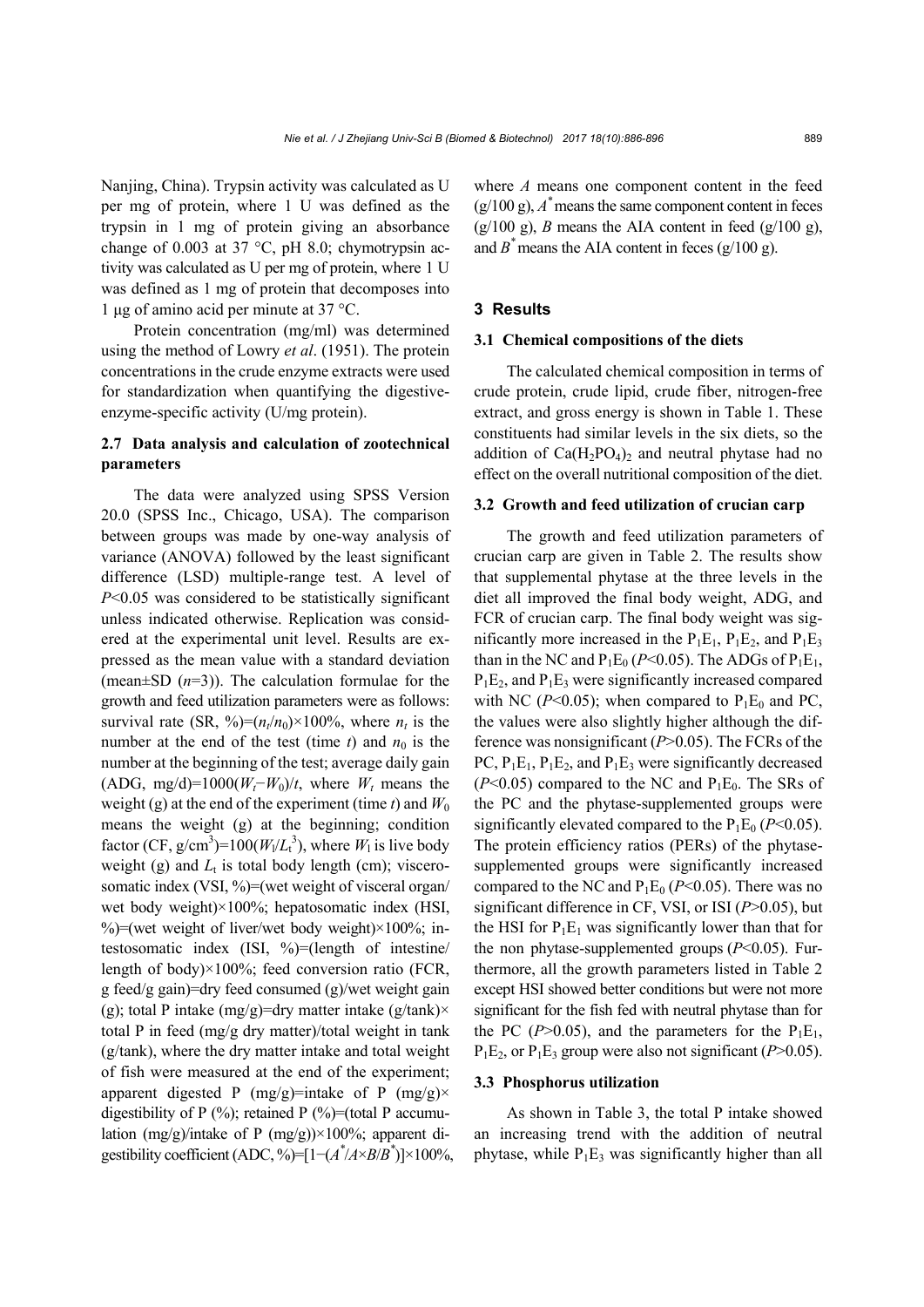the other treatment groups  $(P<0.05)$ . The apparent digestible P intakes of PC,  $P_1E_1$ , and  $P_1E_2$  were increased compared to NC and  $P_1E_0$  ( $P<0.05$ );  $P_1E_3$  also showed a significant increase compared to all other treatment groups (*P*<0.05). Fecal phosphorus excretion decreased with the addition of  $Ca(H_2PO_4)_2$ , where the PC was significantly lower than the NC and  $P_1E_0 (P<0.05)$ , and in the fish fed with neutral phytase, it was lower than in the non-phytase groups (*P*<0.05). When it came to total P accumulation rate, the result suggested that there was no significant difference between NC,  $P_1E_0$ , and PC. However, it was significantly increased due to the addition of neutral phytase (*P<*0.05).

|          |                  |                     |          |          |      | Ingredient $(\% )$ |                                                     |                  |                |                       |
|----------|------------------|---------------------|----------|----------|------|--------------------|-----------------------------------------------------|------------------|----------------|-----------------------|
| Group    | Soybean          | Cottonseed          | Rapeseed | Wheat    | Fish |                    | Wheat Phospholipid Grease                           |                  | Bentonite      | $Ca(H_2PO_4)_{2}^{a}$ |
|          | meal             | meal                | meal     | middling | meal |                    |                                                     |                  |                |                       |
| NC       | 22               | 8                   | 21       | 12       | 14   | 16.0               | 2.5                                                 | 1.5              | $\overline{2}$ | $\theta$              |
| $P_1E_0$ | 22               | 8                   | 21       | 12       | 14   | 15.2               | 2.5                                                 | 1.5              | 2              | 0.8                   |
| PC.      | 22               | 8                   | 21       | 12       | 14   | 14.2               | 2.5                                                 | 1.5              | 2              | 1.8                   |
| $P_1E_1$ | 22               | 8                   | 21       | 12       | 14   | 15.2               | 2.5                                                 | 1.5              | 2              | 0.8                   |
| $P_1E_2$ | 22               | 8                   | 21       | 12       | 14   | 15.2               | 2.5                                                 | 1.5              | $\overline{2}$ | 0.8                   |
| $P_1E_3$ | 22               | 8                   | 21       | 12       | 14   | 15.2               | 2.5                                                 | 1.5              | $\overline{2}$ | 0.8                   |
|          |                  | Ingredient $(\% )$  |          |          |      |                    | Chemical composition (% on dry matter) $e^{\theta}$ |                  |                |                       |
| Group    | Neutral          | Premix <sup>b</sup> | CP       | EE       | CF   |                    | <b>NFE</b><br>Ash                                   | NPP <sup>c</sup> | $T-P^d$        | GE                    |
|          | phytase $(U/kg)$ |                     |          |          |      |                    |                                                     |                  |                | (kJ/g)                |
| NC       | $\Omega$         |                     | 32.97    | 5.85     | 5.33 |                    | 5.24<br>50.61                                       | 0.56             | 0.95           | 18.42                 |
| $P_1E_0$ | $\Omega$         |                     | 32.87    | 5.84     | 5.31 |                    | 5.23<br>50.75                                       | 0.74             | 1.14           | 18.57                 |
| PC       | $\Omega$         |                     | 32.81    | 5.82     | 5.29 |                    | 5.25<br>50.83                                       | 0.98             | 1.39           | 18.74                 |
| $P_1E_1$ | 200              |                     | 32.91    | 5.84     | 5.31 |                    | 50.71<br>5.23                                       | 0.74             | 1.10           | 18.83                 |
| $P_1E_2$ | 300              |                     | 32.90    | 5.83     | 5.32 |                    | 50.71<br>5.24                                       | 0.74             | 1.18           | 18.79                 |
| $P_1E_3$ | 500              |                     | 32.90    | 5.84     | 5.32 |                    | 5.22<br>50.72                                       | 0.74             | 1.16           | 18.43                 |

**Table 1 Formulations by weight of ingredients and the chemical compositions of the diets used for crucian carp** 

The diets are given as dry matter of pretreatment amounts. Ingredients and formulations: Zhejiang Xinxin Feed Co., Ltd., Jiaxing, China.<br><sup>a</sup> Ca(H<sub>2</sub>PO<sub>4</sub>)<sub>2</sub>: the content of available P in Ca(H<sub>2</sub>PO<sub>4</sub>)<sub>2</sub> in NC, P<sub>1</sub>E<sub>0</sub> respectively. <sup>b</sup> Premix: 1 kg of premix contained 15 mg vitamin B<sub>1</sub> (VB<sub>1</sub>), 15 mg VB<sub>2</sub>, 100 mg niacin, 20 mg VB<sub>6</sub>, 4 mg VB<sub>12</sub> (1%), 50 mg D-pantothenic acid, 1 mg biotin, 200 mg inositol, 5 mg folic acid, 2500 mg choline chloride, 240 mg VC, 20 mg VA, 8 mg VD3, 300 mg VE, 10 mg VK<sub>3</sub>, 400 mg butylated hydroxytoluene (BHT), 162 mg α-cellulose, 3000 mg MgSO<sub>4</sub>, 2000 mg NaHCO<sub>3</sub>, 600 mg FeSO<sub>4</sub>, 350 mg ZnSO<sub>4</sub>, 180 mg MnSO<sub>4</sub>, 10 mg KI, 10 mg Na<sub>2</sub>Se<sub>2</sub>O<sub>3</sub>, 50 mg CoCl<sub>2</sub>, 10 mg CuSO<sub>4</sub>, 1000 mg L-carnitine, and 2000 mg yeast culture. <sup>c</sup> NPP, non-phytate phosphorus, was calculated by the Feed Composition and Nutritional Value of China, 2002 (Wang and Wang, 2003). <sup>d</sup> T-P, total phosphorus, was measured using the AOAC (2005) standard method. e Chemical composition: CP, crude protein; EE, ether extract; CF, crude fiber; NFE, nitrogen free extract; GE, gross energy

**Table 2 Growth performance parameters of crucian carp when fed with various diets for nine weeks** 

| Group    | Initial body weight        | Final body weight            | Average daily gain             | Feed conversion ratio        | Survival rate                    |
|----------|----------------------------|------------------------------|--------------------------------|------------------------------|----------------------------------|
|          | (g)                        | (g)                          | (mg/d)                         | $(g$ feed/g gain)            | $(\%)$                           |
| NC       | $1.79 \pm 0.01$            | $5.27 \pm 0.42^b$            | $55.26 \pm 6.58^b$             | $4.01 \pm 0.48$ <sup>a</sup> | $87.50 \pm 9.49$ <sup>bc</sup>   |
| $P_1E_0$ | $1.78 \pm 0.01$            | 5.49 $\pm$ 0.33 <sup>b</sup> | 58.80 $\pm$ 5.26 <sup>ab</sup> | $4.01 \pm 0.33$ <sup>a</sup> | $81.94 \pm 11.45$ <sup>c</sup>   |
| PC.      | $1.78 \pm 0.01$            | $5.75 \pm 0.41^{ab}$         | $63.05 \pm 6.38^{ab}$          | $3.30\pm0.50^b$              | $94.44 \pm 7.85^{ab}$            |
| $P_1E_1$ | $1.79 \pm 0.01$            | $6.06 \pm 0.18$ <sup>a</sup> | $67.84 \pm 2.97$ <sup>a</sup>  | $2.81 \pm 0.20^b$            | $100.00 \pm 0.00^a$              |
| $P_1E_2$ | $1.79 \pm 0.01$            | $6.00 \pm 0.52$ <sup>a</sup> | $66.90 \pm 8.34$ <sup>a</sup>  | $2.88 \pm 0.31^b$            | $97.22 \pm 3.21^{ab}$            |
| $P_1E_3$ | $1.78 \pm 0.01$            | $6.00 \pm 0.05^{\text{a}}$   | $66.97 \pm 0.78$ <sup>a</sup>  | $3.37 \pm 0.48^b$            | $95.83 \pm 2.78$ <sup>ab</sup>   |
|          |                            |                              |                                |                              |                                  |
|          | Protein efficiency         | Condition factor             | Viscerosomatic index           | Intestosomatic index         | Hepatosomatic index              |
| Group    | ratio                      | (g/cm <sup>3</sup> )         | (%)                            | $(\%)$                       | $\frac{6}{2}$                    |
| NC       | $0.87 \pm 0.10^b$          | $0.62 \pm 0.07$              | $155.70 \pm 6.54$              | $2.84 \pm 0.28$              | $75.53 \pm 19.57$ <sup>abc</sup> |
| $P_1E_0$ | $0.92 \pm 0.08^b$          | $0.59 \pm 0.10$              | $157.72 \pm 13.72$             | $2.81 \pm 0.23$              | $80.83 \pm 10.49^{ab}$           |
| PC.      | $0.99 \pm 0.10^{ab}$       | $0.61 \pm 0.04$              | 159.01±14.77                   | $2.92 \pm 0.44$              | $79.28 \pm 11.22^{ab}$           |
| $P_1E_1$ | $1.06 \pm 0.05^{\text{a}}$ | $0.58 \pm 0.08$              | 154.27±12.13                   | $2.82 \pm 0.33$              | $66.80 \pm 11.72$ <sup>c</sup>   |
| $P_1E_2$ | $1.05 \pm 0.13^{\text{a}}$ | $0.54 \pm 0.10$              | $152.25 \pm 9.83$              | $2.80\pm0.34$                | $72.40\pm9.19$ <sup>abc</sup>    |

Data are expressed as mean±SD ( $n=3$ ). The values with different superscript lowercases in the same column are significantly different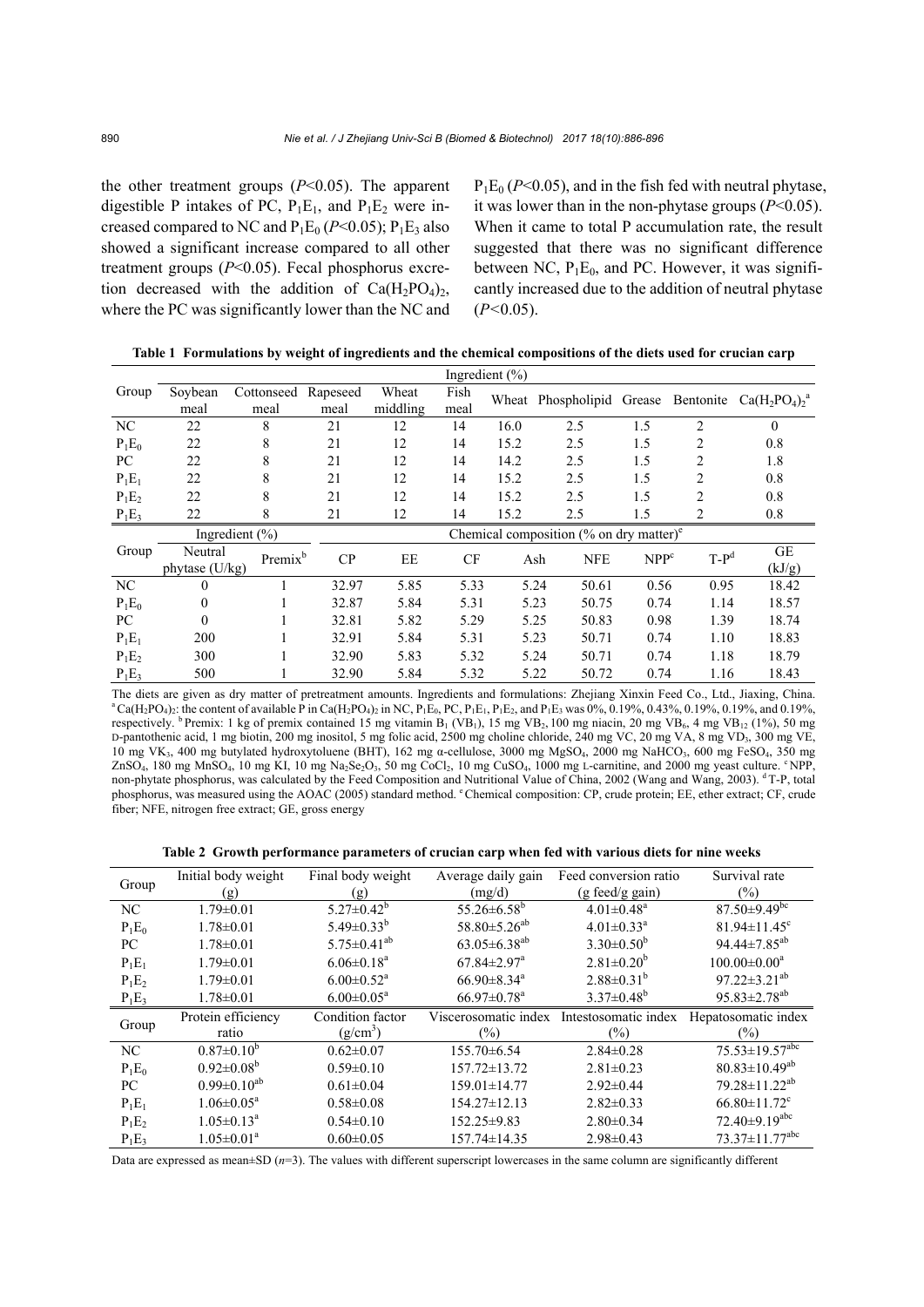| Group    | Total P intake<br>(mg/g)      | Apparent digestible P intake<br>(mg/g) | Fecal P excretion<br>(mg/g)  | Total P accumulation rate<br>$\frac{9}{0}$ |
|----------|-------------------------------|----------------------------------------|------------------------------|--------------------------------------------|
| NC       | $19.87 \pm 1.34^b$            | $8.99 \pm 0.15$ <sup>c</sup>           | $13.96 \pm 0.28^a$           | $23.74 \pm 2.48$ <sup>d</sup>              |
| $P_1E_0$ | $20.61 \pm 1.38$ <sup>b</sup> | 9.03 $\pm$ 0.27 $\rm{c}$               | $13.33 \pm 0.46^a$           | $23.94 \pm 2.28$ <sup>d</sup>              |
| PC       | $21.18 \pm 1.38$ <sup>b</sup> | $10.20 \pm 0.64^b$                     | $11.34\pm0.91^{b}$           | $27.12 \pm 3.60^{\text{cd}}$               |
| $P_1E_1$ | $21.16 \pm 0.88$ <sup>b</sup> | $9.91 \pm 0.03^b$                      | $9.96 \pm 0.32$ <sup>c</sup> | $32.94 \pm 2.10^{ab}$                      |
| $P_1E_2$ | $21.83 \pm 0.67^b$            | $10.67 \pm 0.81^b$                     | $9.24 \pm 0.37$ <sup>d</sup> | $34.20 \pm 2.26^a$                         |
| $P_1E_3$ | $23.78 \pm 1.73^{\text{a}}$   | $11.73 \pm 0.72$ <sup>a</sup>          | 9.09 $\pm$ 0.13 <sup>d</sup> | $28.83\pm4.25^{bc}$                        |

**Table 3 Phosphorus utilization of crucian carp when fed with various diets for nine weeks** 

Data are expressed as mean±SD (*n*=3). The values with different superscript lowercases in the same column are significantly different

# **3.4 Apparent digestibility coefficients for nutrients**

The ADCs for nutrients in crucian carp after the feeding trial are given in Table 4. Compared to the NC, the ADCs of crude protein, lipid, and T-P for the  $P_1E_0$  showed no significant difference, but the ADCs of crude protein and T-P were dramatically increased in the PC compared to the NC (*P*<0.05). Compared to the  $P_1E_0$ , the ADC of crude protein in the PC,  $P_1E_2$ , and  $P_1E_3$  was significantly increased ( $P<0.05$ ); the ADC of crude lipid in the  $P_1E_3$  was significantly increased  $(P<0.05)$ ; the ADC of total P was significantly increased in the PCand all fish fed with neutral phytase (*P*<0.05). When compared to PC, the ADC of protein in the  $P_1E_1$  was lower ( $P \le 0.05$ ), but the ADC of lipid in the  $P_1E_3$  was significantly increased ( $P<0.05$ ), and the ADC of T-P in  $P_1E_2$  and  $P_1E_3$  was even higher (*P*<0.05).

#### **3.5 Serum, bone, and carcass compositions**

Serum biochemical profiles, as well as bone and carcass compositions of the fish are shown in Table 5. There were no significant differences in the serum Ca or AKP ( $P > 0.05$ ) except that the serum Ca in  $P_1E_2$ was higher than in  $P_1E_1$  ( $P<0.05$ ). Nevertheless, the serum inorganic P concentration was increased by the addition of  $Ca(H_2PO_4)$ <sub>2</sub> ( $P<0.05$ ) and was higher in the fish fed with the phytase-supplemented diet than in the NC and  $P_1E_0$  ( $P<0.05$ ). Both bone Ca and P showed a significant increase as  $Ca(H_2PO_4)_2$  was added (*P*<0.05), and in fish fed with neutral phytase, was increased compared with NC and  $P_1E_0$  ( $P<0.05$ ). Supplementation of  $Ca(H_2PO_4)_2$  had no effect on the Ca, Zn, Na, Mg, or Fe content in the carcasses of fish ( $P > 0.05$ ). Carcass-Ca in  $P_1E_1$  was close to that in  $P_1E_0$ and PC ( $P > 0.05$ ), while the Ca in  $P_1E_2$  and  $P_1E_3$  was significantly increased (*P*<0.05) when compared to the non-phytase groups. The P content in carcass was

**Table 4 Apparent digestibility coefficients of nutrients in crucian carp when fed with various diets for nine weeks** 

| Group    | Protein $(\% )$                | Lipid $(\%)$                | Total $P(\% )$                |
|----------|--------------------------------|-----------------------------|-------------------------------|
| NC.      | $71.56 \pm 0.37$ <sup>c</sup>  | $83.94 \pm 0.92^b$          | $41.82 \pm 1.26$ <sup>d</sup> |
| $P_1E_0$ | $72.56 \pm 0.54$ <sup>bc</sup> | $82.34 \pm 1.92^b$          | 43.39 $\pm$ 1.90 <sup>d</sup> |
| PС       | $76.11 \pm 0.27$ <sup>a</sup>  | $84.25 \pm 1.64^b$          | $47.15 \pm 0.34$ <sup>c</sup> |
| $P_1E_1$ | $73.67 \pm 0.52^b$             | $82.58 \pm 1.63^b$          | $48.71 \pm 0.95$ <sup>c</sup> |
| $P_1E_2$ | $76.80 \pm 1.26^a$             | $84.04 \pm 2.46^b$          | $54.56 \pm 0.99^b$            |
| $P_1E_3$ | $75.87 \pm 2.12^a$             | $87.94 \pm 0.95^{\text{a}}$ | 55.99 $\pm$ 0.11 <sup>a</sup> |

Data are expressed as mean $\pm$ SD ( $n=3$ ). The values with different superscript lowercases in the same column are significantly different

increased by the addition of  $Ca(H_2PO_4)_2$  ( $P<0.05$ ), and the content in  $P_1E_2$  and  $P_1E_3$  was higher than in the fish fed without neutral phytase and  $P_1E_1 (P<0.05)$ . The carcass-Zn in the three neutral phytase groups was higher than in the non-phytase groups (*P*<0.05), while the Na content in PC and the neutral phytase groups showed a significant increase over the NC and  $P_1E_0$ . No significant increase was observed in the whole body Fe or Mg concentration among all the groups ( $P > 0.05$ ) except that the carcass-Mg in  $P_1E_3$ was higher than that in the other treatment groups.

#### **3.6 Specific activity of digestive enzymes**

The specific activity of digestive enzymes is shown in Table 6. The specific activity of  $\alpha$ -amylase was similar in the six dietary treatment groups (*P*>0.05). The activity of chymotrypsin was higher in the  $P_1E_0$  and PC than in the NC ( $P<0.05$ ), and in the fish fed with neutral phytase it was also slightly higher than that in the non-phytase groups ( $P<0.05$ ). Both the phytase groups showed greater trypsin activity than the NC and  $P_1E_0$ , and this activity in  $P_1E_3$ was dramatically increased over the PC (*P*<0.05). Altogether, there was no significant difference in digestive enzymes between  $P_1E_1$ ,  $P_1E_2$ , and  $P_1E_3$  ( $P > 0.05$ ).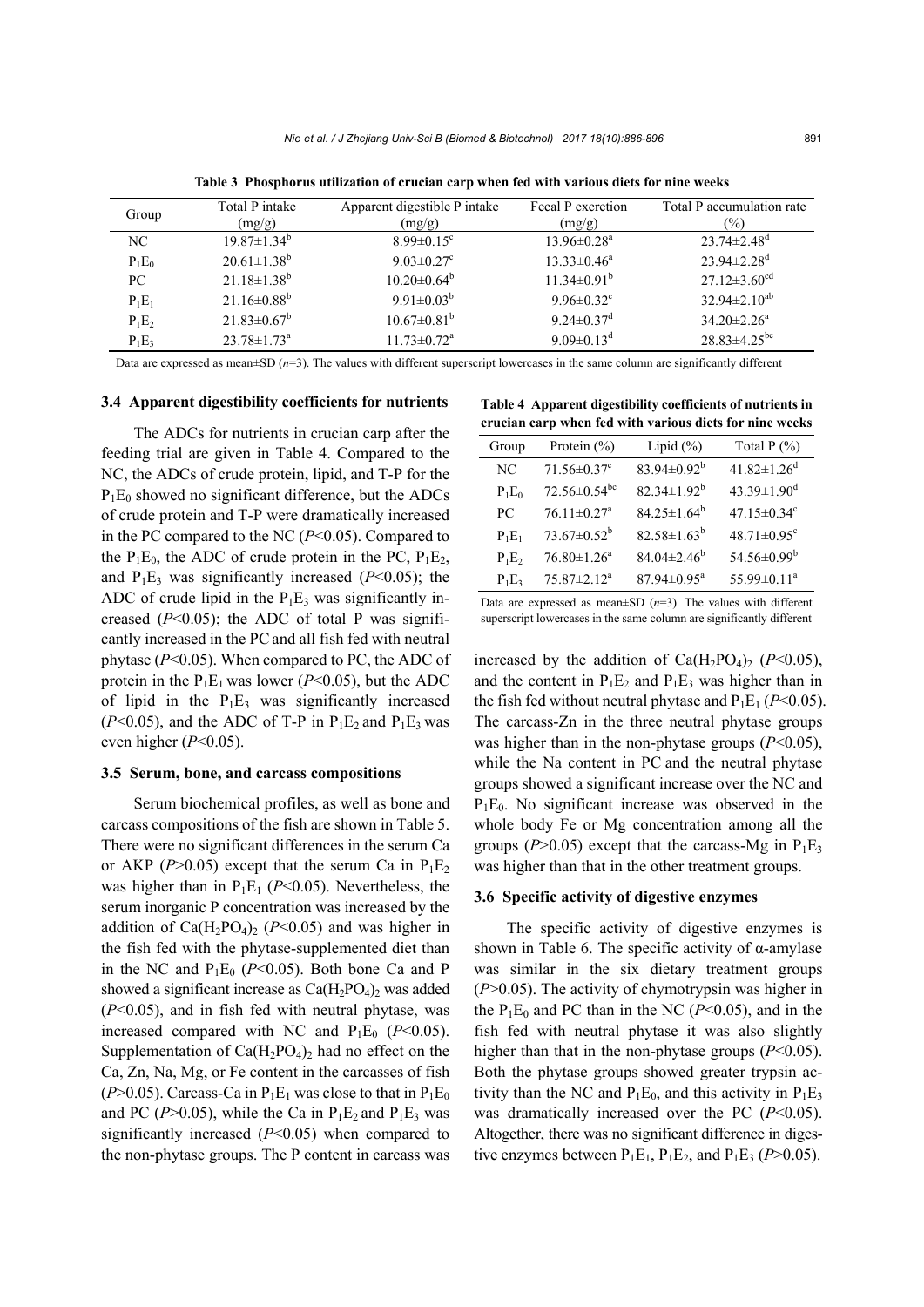|          |                               | Serum                        |                               |                      | Bone                          |                               |
|----------|-------------------------------|------------------------------|-------------------------------|----------------------|-------------------------------|-------------------------------|
| Group    | Calcium                       | Phosphorus                   |                               | <b>AKP</b>           | Phosphorus                    | Calcium                       |
|          | (mmol/L)                      | (mmol/L)                     |                               | $(U/100 \text{ ml})$ | $(\%)$                        | $(\%)$                        |
| NC       | $2.69 \pm 0.06^{ab}$          | $3.18 \pm 0.15$ <sup>d</sup> | $7.72 \pm 2.35$               |                      | $5.80 \pm 0.13^{b}$           | $10.89 \pm 0.22$ <sup>c</sup> |
| $P_1E_0$ | $2.82 \pm 0.09^{ab}$          | $4.13 \pm 0.05$ <sup>c</sup> | $5.79 \pm 1.42$               |                      | $5.94 \pm 0.20^b$             | $10.97 \pm 0.30$ <sup>c</sup> |
| PC       | $2.70 \pm 0.73$ <sup>ab</sup> | $4.52 \pm 0.18^b$            |                               | $5.35 \pm 1.60$      | $6.36 \pm 0.11^a$             | $11.88 \pm 0.12^b$            |
| $P_1E_1$ | $2.25 \pm 0.30^b$             | $4.49 \pm 0.09^b$            | $6.71 \pm 2.24$               |                      | $6.47 \pm 0.13$ <sup>a</sup>  | $12.16 \pm 0.14^{ab}$         |
| $P_1E_2$ | $3.25 \pm 0.21^a$             | $4.46 \pm 0.08^b$            | $6.25 \pm 0.35$               |                      | $6.43 \pm 0.15^a$             | $12.06 \pm 0.13^{ab}$         |
| $P_1E_3$ | $2.80 \pm 0.55^{ab}$          | $5.04 \pm 0.09^a$            | $7.09 \pm 3.71$               |                      | $6.40 \pm 0.13$ <sup>a</sup>  | $12.37 \pm 0.21$ <sup>a</sup> |
|          |                               |                              |                               | Carcass              |                               |                               |
| Group    | Calcium                       | Phosphorus                   | Zinc                          | Natrium              | Magnesium                     | Iron                          |
|          | $\frac{0}{0}$                 | $\frac{1}{2}$                | (mg/kg)                       | (g/kg)               | (g/kg)                        | (mg/kg)                       |
| NC       | $4.32 \pm 0.26^b$             | $2.06 \pm 0.02$ <sup>c</sup> | $34.19 \pm 1.01^b$            | $0.75 \pm 0.02^b$    | $0.33 \pm 0.01^b$             | $80.61 \pm 2.84$              |
| $P_1E_0$ | $4.31 \pm 0.48$ <sup>b</sup>  | $2.10\pm0.01^c$              | $34.24 \pm 0.32^b$            | $0.75 \pm 0.02^b$    | $0.33 \pm 0.01^b$             | $80.50 \pm 4.23$              |
| PC       | $4.49 \pm 0.39^b$             | $2.21 \pm 0.06^b$            | $34.49 \pm 1.80^b$            | $0.77 \pm 0.03^{ab}$ | $0.34 \pm 0.01^{ab}$          | 81.58±3.97                    |
| $P_1E_1$ | $4.72 \pm 0.37^b$             | $2.21 \pm 0.01^b$            | $37.35 \pm 1.51^a$            | $0.81 \pm 0.00^a$    | $0.34 \pm 0.00$ <sup>ab</sup> | $81.72 \pm 1.58$              |
| $P_1E_2$ | $5.42 \pm 0.10^a$             | $2.29 \pm 0.03^a$            | $37.86 \pm 1.06^a$            | $0.80 \pm 0.02^a$    | $0.34 \pm 0.01^{ab}$          | 85.59±1.14                    |
| $P_1E_3$ | $5.57 \pm 0.09^a$             | $2.30 \pm 0.02^a$            | $37.13 \pm 1.33$ <sup>a</sup> | $0.79 \pm 0.02^a$    | $0.35 \pm 0.01^a$             | 83.85±0.94                    |

**Table 5 Serum, bone, and carcass compositions of crucian carp when fed with various diets for nine weeks** 

AKP, alkaline phosphatase. Data are expressed as mean±SD (*n*=3). The values with different superscript lowercases in the same column are significantly different

**Table 6 Specific activity of digestive enzymes in crucian carp when fed with various diets for nine weeks** 

|          | Amylase          | Chymotrypsin                  | Trypsin                        |  |
|----------|------------------|-------------------------------|--------------------------------|--|
| Group    | $(U/mg$ prot)    | $(U/mg$ prot)                 | $(U/mg$ prot)                  |  |
| NC       | $33.26 \pm 2.48$ | $33.41 \pm 2.28$ <sup>c</sup> | $65.04 \pm 7.12$ <sup>c</sup>  |  |
| $P_1E_0$ | $32.13 \pm 2.53$ | $42.33 \pm 1.60^b$            | $66.27 \pm 8.84$ <sup>c</sup>  |  |
| PС       | $32.10\pm0.85$   | $46.66\pm3.08^b$              | $75.41 \pm 4.84$ <sup>bc</sup> |  |
| $P_1E_1$ | $32.63 \pm 2.20$ | 55.74 $\pm$ 3.43 <sup>a</sup> | 78.80±9.14 <sup>ab</sup>       |  |
| $P_1E_2$ | $32.66 \pm 1.93$ | $53.35 \pm 4.34$ <sup>a</sup> | $82.04 \pm 4.93$ <sup>ab</sup> |  |
| $P_1E_3$ | $31.15 \pm 2.52$ | $58.81 \pm 2.71$ <sup>a</sup> | $87.30 \pm 5.09^a$             |  |

Prot: protein. Data are expressed as mean±SD (*n*=3). The values with different superscript lowercases in the same column are significantly different

## **4 Discussion**

Our study showed that crucian carp fed with six different diets exhibited differences in their growth performance and feed utilization characteristics. This indicates significant effects for the substitution of neutral phytase for  $Ca(H_2PO_4)$  on the overall quality of the diet. Our study also demonstrated that phytase supplementation in the diets improved final body weight, ADG, FCR, SR, and PER of crucian carp. There were prior reports on *Pangasius pangasius*  (Hamilton) fingerlings (Debnath *et al*., 2005), Nile tilapia *Oreochromis niloticus* (Liebert and Portz, 2005; Cao *et al*., 2008), and rainbow trout (*Oncorhynchus mykiss* Walbaum) (Wang *et al*., 2009), with improved performance in growth, FCR, and PER. The increase could partially be attributed to the promoted digestibility of P and other minerals (Ca, Mg, Fe, etc.) in the diet (Cao *et al*., 2008; Wang *et al*., 2009; Liu *et al*., 2014), the increased ADC of protein (Cheng and Hardy, 2003; Liebert and Portz, 2005; Wang *et al*., 2009), and even the highly increased activity of digestive enzymes after the adjunction of neutral phytase. In the present study, the SR was improved by phytase treatment, in agreement with the results from Robinson *et al*. (2002), who reported that lack of availability of P would decrease fish survival, and vice versa. However, no significant effect was observed in CF (in common with Yoo *et al*. (2005)), VSI, or ISI in the experiment, in contrast to the findings of Liu *et al*. (2014), who reported that phytase treatment increased the CF and decreased the VSI. The HSI showed a decreasing trend when phytase was added, while Yoo *et al.* (2005) reported no significant difference in HSI. In short, the differences in CF, VSI, ISI, and HSI that were observed in the above studies may be attributed to several factors such as the fish variety, age, development stage, diet composition, rearing condition, and duration of experiments (Shao *et al*., 2008).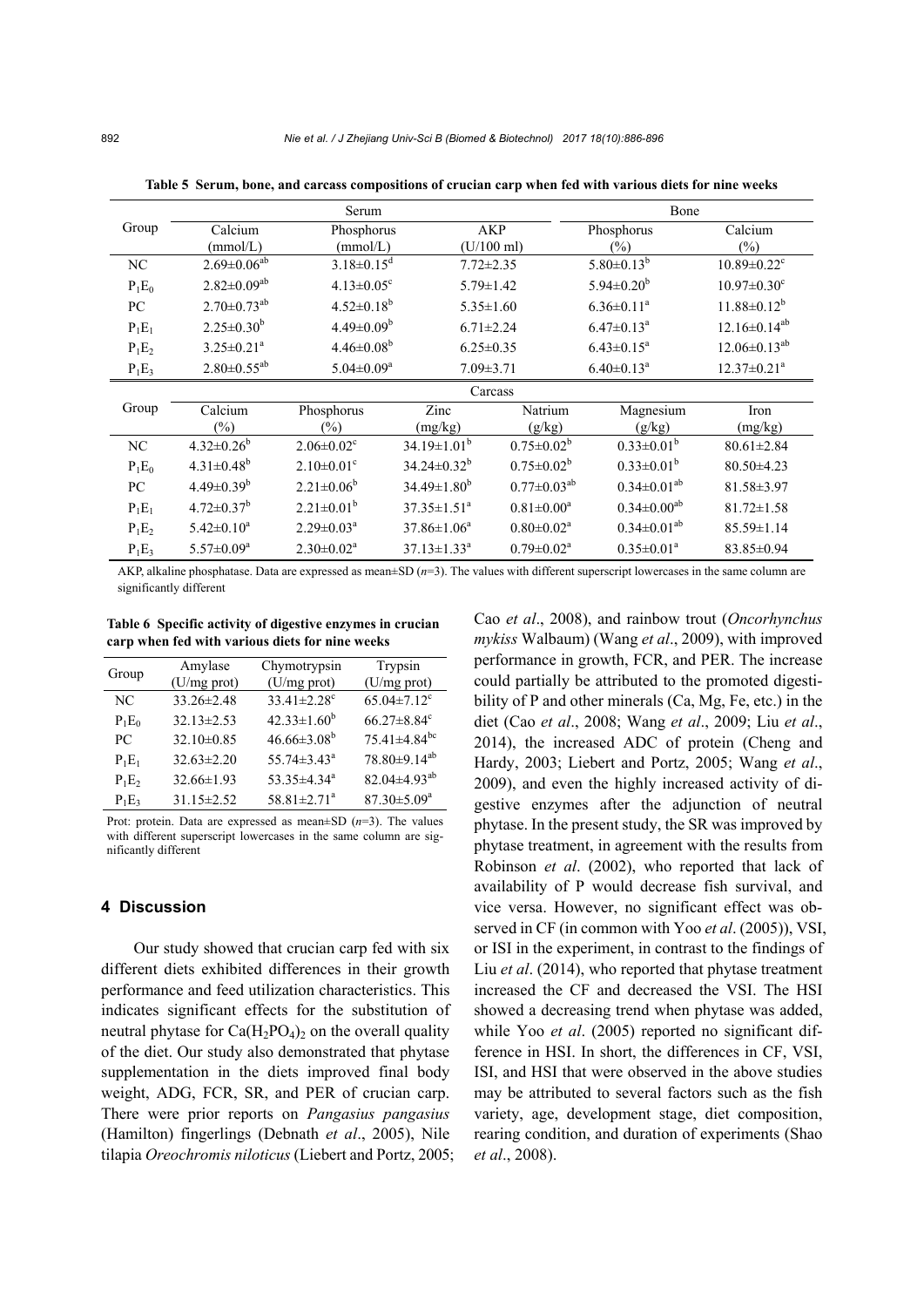Phosphorus is one of the most important sources of pollution in fresh water environments (Baruah *et al*., 2004). Therefore, it is very important to reduce dietary P levels and fecal P discharges in order to reduce environmental pollution. The present study clearly showed that P content in the feces of phytase-added groups was significantly decreased compared with the non-phytase groups, as expected, and the effects of phytase-supplemented diets on P utilization were dramatically improved. The total P intake and apparent digestible P intake were increased along with the supplement of  $Ca(H_2PO_4)_2$ , indicating that they were proportional to the P content in diets. Xu *et al*. (2014) reported that neutral phytase could increase the utilization of P in black sea bream, *Acanthopagrus schlegelii*, which may be attributed to the increased decomposition of phytate. In our study, the fecal P excretion dropped considerably as neutral phytase was added, which means that the utilization of P was increased, in agreement with the early findings of Jackson *et al*. (1996). This study illustrates that the indigestible P can be converted to available P by neutral phytase, which is the same result as Liu *et al*. (2012) and Xu *et al*. (2014). Thus, as Luo *et al*. (2007) reported, our study also found that the total P accumulation went up when neutral phytase was used as a supplement. Higher neutral phytase activity in the diet had no significant effect on P utilization, which may illustrate that 200 U/kg of neutral phytase can hydrolyze a large quantity of phytate.

Phytate can bind protease, thus reducing the bioavailability of various dietary components as well as fish performance. Phytate can also form a complex with protein to form phytate-protein or phytatemineral-protein complexes that are resistant to proteolytic digestion (Baruah *et al*., 2004; Cao *et al*., 2007). Additionally, phytate may bind amino acids in vivo, which can decrease amino acid availability. Supplementation with phytase in general could improve the availability of protein (Liebert and Portz, 2005), thus ultimately leading to additional improvements in growth performance. There have been many reports on phytase that were related to the positive effects on the ADCs of nutriments (Vielma *et al*., 1998; Wang *et al*., 2009; Liu *et al*., 2012). In this experiment, the ADCs of protein and P were increased in the  $P_1E_2$  and  $P_1E_3$ , which was similar to the results achieved by Cheng and Hardy (2003), Yoo

*et al*. (2005), and Wang *et al*. (2009), and the elevated level of the ADC for crude protein could explain the increase in PER with the addition of neutral phytase in the diet. The elevated level of the ADC for P in the study also indicated that the indigestible phytate P was successfully converted to available P by phytase (Liu *et al*., 2012), which means that it is possible to improve P retention and reduce P discharge into the water supply when animals are fed with a phytasesupplemented diet. However, phytase addition enhanced the apparent digestibility of lipids when 500 U/kg neutral phytase was added, which is in slight disagreement with Wang *et al*. (2009), who reported that a phytase-supplemented diet imparted a slight but non-significant reduction on the ADC of the lipid content on rainbow trout. It explained that adding phytase may inhibit the activity of lipase and decrease the efficiency of lipase hydrolysis lipid, but this cannot be clarified. All these differences may be attributed to the dose of phytase, and more research should focus on the ADC of crude lipid although it is less of an influence than phytase on fish. Overall, phytase addition improves the nutritional quality of diets for crucian carp.

The ability of phytate to chelate minerals is well known (Lowry *et al*., 1951). In this study, the elevated levels of Ca and P showed the positive impact of neutral phytase on the release of chelate minerals, that is to say supplementation with neutral phytase increased the mineral content in crucian carp. The total Ca, P, Zn, Na, and Mg contents in the carcasses of the phytase-added groups were increased, also indicating that phytase could improve mineral utilization and retention. Lall (2002) considered that a deficiency of several minerals may lead to growth reduction, and the concentration of T-P in blood is a basic index for health and nutritional status in fish (Kumar *et al*., 2010). In this present study, serum P concentrations were higher in the PC,  $P_1E_1$ ,  $P_1E_2$ , and  $P_1E_3$  than in the P1E0, which confirms the observation of Cao *et al*. (2008) who reported the same increase in the P content of serum. Liu *et al*. (2013) showed that the T-P content was reduced by decreasing P levels in the diet, while phytase supplement could release minerals from the bound compound (Vielma *et al*., 1998), and therefore increase the concentration of minerals in the whole-body. This means that phytase could hydrolyze phytate and elevate the concentration of minerals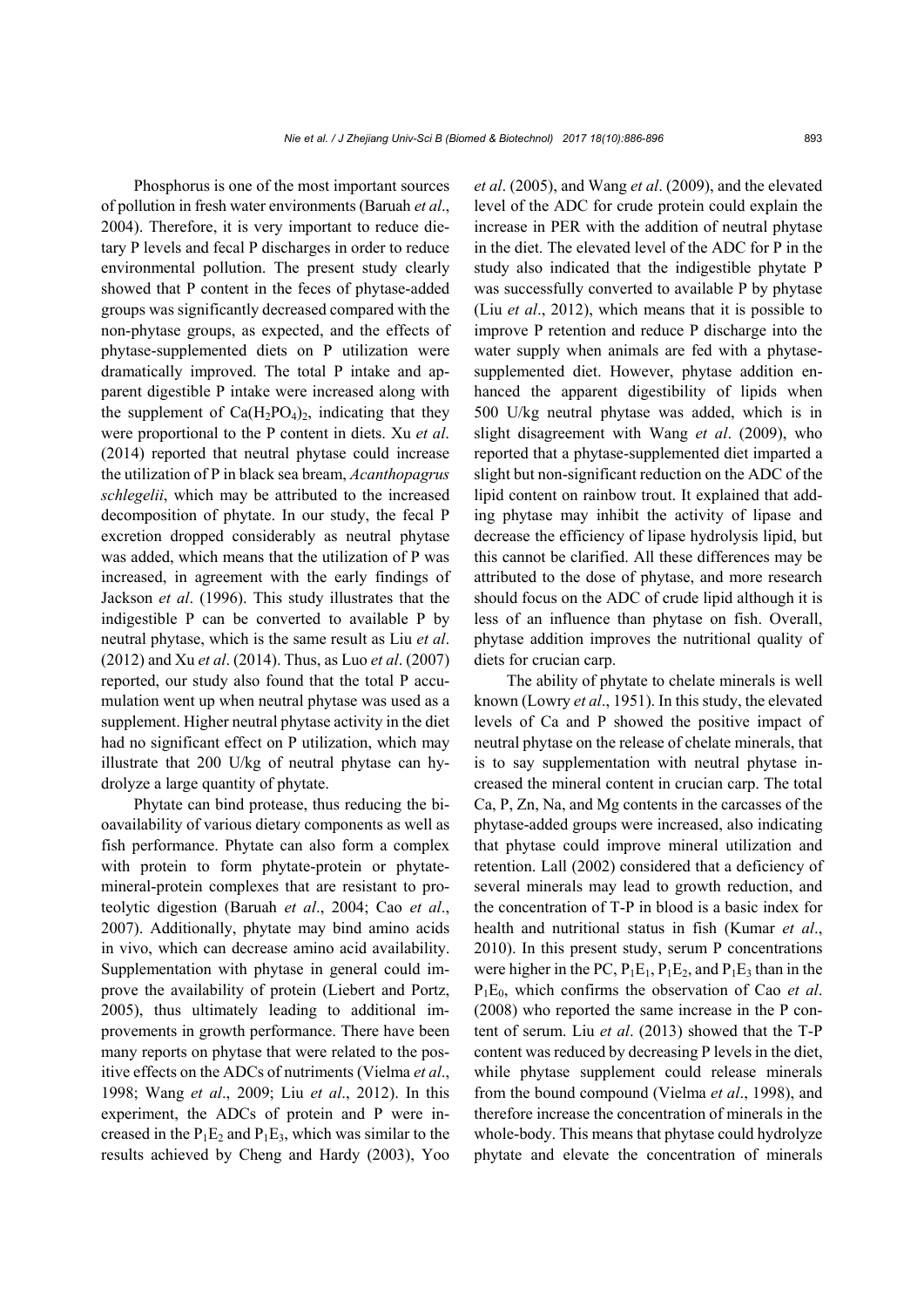such as Ca, Mg, and Zn in the whole-body (Vielma *et al*., 1998), and the higher P value in the phytasesupplemented diet was the main cause of raised mineral content in the whole body. Bone mineralization is considered the most sensitive criterion for assessing the influence of phytase on mineral utilization (Liu *et al*., 2014). The present study confirmed this point. In sum, the results of mineral content in serum, bone, and carcass all indicate that neutral phytase can raise the bioavailability of minerals. Therefore, phytase has been widely used to improve dietary mineral retention in fish and other animals (Baruah *et al*., 2004; Cao *et al*., 2007; Liu *et al*., 2014).

A phytase-supplemented diet can promote the growth performance of fish. However, a number of experiments have concentrated on the utilizations of Ca, P, and other nutrients, regardless of the significance of digestive enzymes. Lori *et al*. (2001) suggested that the inhibitory effects on various enzymes are due to the binding strength of the complexes formed from phytate. Yoo *et al*. (2005) reported that phytate can restrain the digestive enzymes such as amylase, trypsin, and chymotrypsin, and the addition of phytase could hydrolyze phytate and then eliminate the inhibitory effect on digestive enzymes. In this present study, the chymotrypsin and trypsin levels were sharply increased when phytase was used as a supplement, while amylase showed no change. This result suggests that the utilization of protein was enhanced in fish fed with a diet supplemented with phytase but not carbohydrate. In the study by Niu *et al*. (2010), phytate could be combined with protein to form phytate-protein or phytate-mineral-protein complexes and at the same time release the combination of phytate and digestive enzymes. Although researchers have been interested in phytase adjunction for quite some time, very little literature related to fish diets has been available until now. Liu *et al*. (2013) reported that the increase in digestive enzyme activity might be partly attributed to the release of minerals bound to the phytate by phytase addition. The studies by Hu and Pan (2006) on *Portunus trituberculatus* and Jiang *et al*. (2016) on Dalian mantis shrimp reported that the  $Ca^{2+}$ ,  $Mg^{2+}$ , and even the  $Zn^{2+}$  had a significant activation on protease. This may be another important contributor to the higher activity of the chymotrypsin and trypsin in the phytasesupplemented diet.

#### **5 Conclusions**

The results of the present experiment indicate that neutral phytase can efficiently convert phytate-P to available P and replace the inorganic P supplementation in the diet for crucian carp without harming, and may even enhance their growth performance, according to the ADCs of both crude protein and P, mineral contents, as well as the activities of trypsin and chymotrypsin. This improved performance in phytase-supplemented diet groups can be attributed to phytase's ability to improve the bioavailabilities of P, protein, and metal ions such as  $Ca^{2+}$ ,  $Mg^{2+}$ , and  $Zn^{2+}$ in the diet. In sum, the addition of phytase in the diet can be beneficial to crucian carp production systems by maintaining performance without the necessity of increased available P supplementation, and it can minimize P discharge into the environment and ultimately reduce aquaculture pollution.

#### **Compliance with ethics guidelines**

Xin-zheng NIE, Sha CHEN, Xiao-xu ZHANG, Bin-yang DAI, and Li-chun QIAN declare that they have no conflict of interest.

All experiments were approved by the Animal Care Committee of Zhejiang University, Hangzhou, China and were conducted in accordance with the Guidelines for the Care and Use of Agricultural Animals for Research and Teaching at Zhejiang University.

#### **References**

- AOAC, 2005. Official Methods of Analysis, 18th Ed. Association of Official Analytical Chemistry (AOAC), Washington, DC.
- Baruah, K., Sahu, N.P., Pal, A.K., *et al*., 2004. Dietary phytase: an ideal approach for a cost effective and low-polluting aquafeed. *Naga*, **27**(3-4):15-19.
- Baruah, K., Pal, A.K., Sahu, N.P., *et al*., 2005. Dietary protein level, microbial phytase, citric acid and their interactions on bone mineralization of *Labeo rohita* (Hamilton) juveniles. *Aquac*. *Res*., **36**(8):803-812. http://dx.doi.org/10.1111/j.1365-2109.2005.01290.x
- Cao, L., Wang, W.M., Yang, C.T., *et al*., 2007. Application of microbial phytase in fish feed. *Enzyme Microbiol*. *Technol*., **40**(4):497-507.

http://dx.doi.org/10.1016/j.enzmictec.2007.01.007

- Cao, L., Yang, Y., Wang, W.M., *et al*., 2008. Effects of pretreatment with microbial phytase on phosphorous utilization and growth performance of Nile tilapia (*Oreochromis niloticus*). *Aquacult*. *Nutr*., **14**(2):99-109. http://dx.doi.org/10.1111/j.1365-2095.2007.00508.x
- Cheng, Z.J., Hardy, R.W., 2002. Effect of microbial phytase on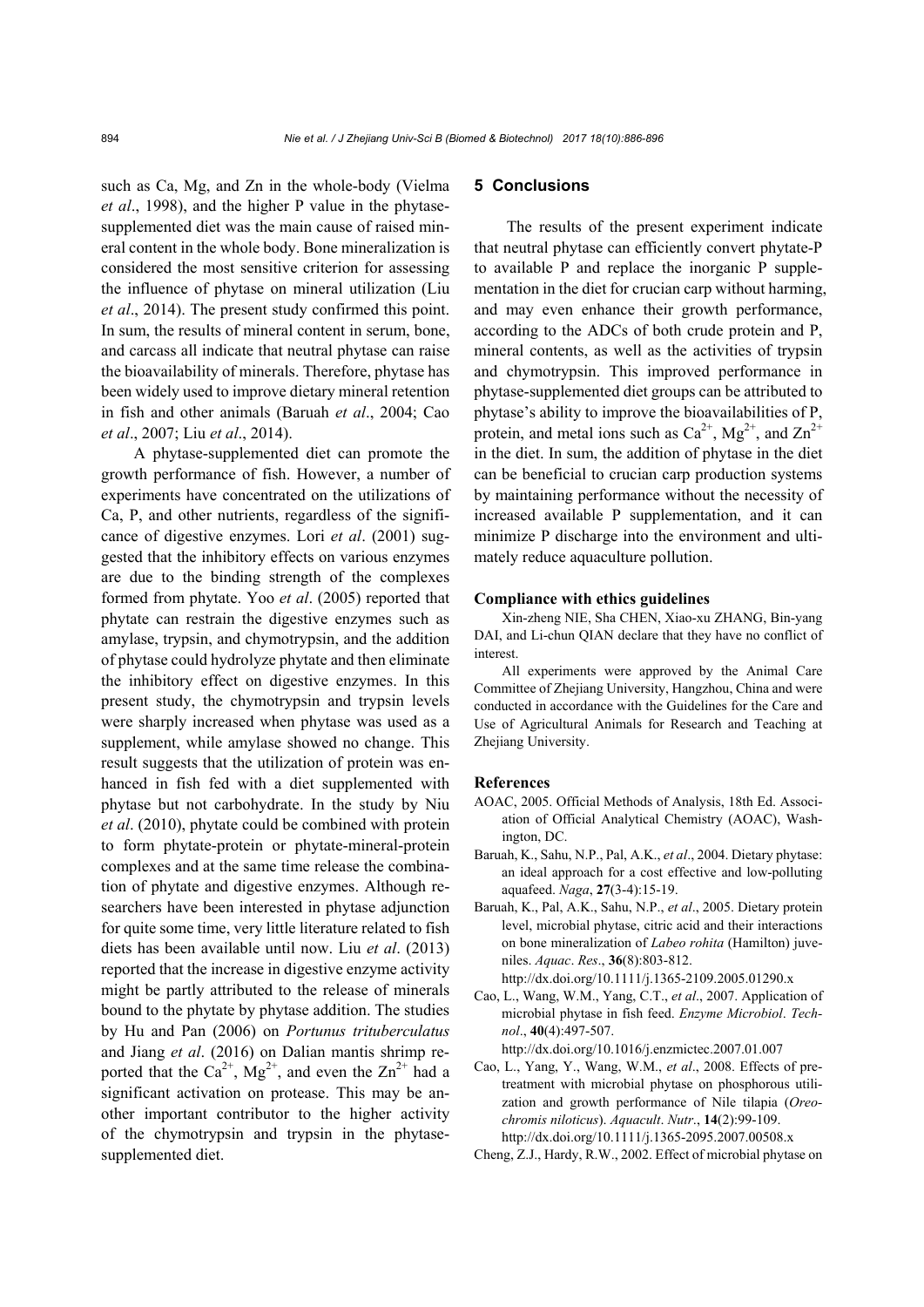apparent nutrient digestibility of barley, canola meal, wheat and wheat middlings, measured in vivo using rainbow trout (*Oncorhynchus mykiss*). *Aquacult*. *Nutr*., **8**(4):271-277.

http://dx.doi.org/10.1046/j.1365-2095.2002.00219.x

- Cheng, Z.J., Hardy, R.W., 2003. Effects of extrusion and expelling processing, and microbial phytase supplementation on apparent digestibility coefficients of nutrients in full-fat soybeans for rainbow trout (*Oncorhynchus mykiss*). *Aquaculture*, **218**(1-4):501-514. http://dx.doi.org/10.1016/S0044-8486(02)00458-1
- Debnath, D., Pal, A.K., Sahu, N.P., *et al*., 2005. Effect of dietary microbial phytase supplementation on growth and nutrient digestibility of *Pangasius pangasius* (Hamilton) fingerlings. *Aquac*. *Res*., **36**(2):180-187.

http://dx.doi.org/10.1111/j.1365-2109.2004.01203.x

- Gonzalez-Vega, J.C., Walk, C.L., Stein, H.H., 2015. Effect of phytate, microbial phytase, fiber, and soybean oil on calculated values for apparent and standardized total tract digestibility of calcium and apparent total tract digestibility of phosphorus in fish meal fed to growing pigs. *J*. *Anim*. *Sci*., **93**(10):4808-4818. http://dx.doi.org/10.2527/jas.2015-8992
- Hu, Y., Pan, L.Q., 2006. Effects of ten metal ions on digestive enzyme activities of *Portunus trituberculatus*. *J*. *Trop*. *Oceanogr*., **25**(6):52-57 (in Chinese).
- Huang, H.Q., Shao, N., Wang, Y.R., *et al*., 2009. A novel betapropeller phytase from *Pedobacter nyackensis* MJ11 CGMCC 2503 with potential as an aquatic feed additive. *Appl. Microbiol. Biotechnol*., **83**(2):249-259. http://dx.doi.org/10.1007/s00253-008-1835-1
- Jackson, L.S., Li, M.H., Robinson, E.H., 1996. Use of microbial phytase in channel catfish *Zctalurus punctatus* diets to improve utilization of phytate phosphorus. *J*. *World Aquacult*. *Soc*., **27**(3):309-313. http://dx.doi.org/10.1111/j.1749-7345.1996.tb00613.x
- Jiang, H., Kong, F.D., Liu, Z.F., 2016. Effects of temperature, pH and metal ion on the activity of digestive enzyme from Dalian mantis shrimp. *Stor*. *Proc*., **16**(4):84-88 (in Chinese).
- Kumar, V., Makkar, H.P.S., Amselgruber, W., *et al*., 2010. Physiological, haematological and histopathological responses in common carp (*Cyprinus carpio* L.) fingerlings fed with differently detoxified *Jatropha curcas* kernel meal. *Food Chem*. *Toxicol*., **48**(8-9):2063-2072. http://dx.doi.org/10.1016/j.fct.2010.05.007
- Lall, S.P., 2002. The mineral. *In*: Halver, J.E., Hardy, R.W. (Eds.), Fish Nutrition, 3rd Ed. Academic Press, San Diego, California, USA, p.259-308.
- Liebert, F., Portz, L., 2005. Nutrient utilization of Nile tilapia *Oreochromis niloticus* fed plant based low phosphorus diets supplemented with graded levels of different sources of microbial phytase. *Aquaculture*, **248**(1-4):111-119. http://dx.doi.org/10.1016/j.aquaculture.2005.04.009
- Liu, L.W., Su, J.M., Luo, Y.L., 2012. Effect of partial replacement of dietary monocalcium phosphate with neutral phytase on growth performance and phosphorus di-

gestibility in gibel carp, *Carassius auratus gibelio* (Bloch). *Aquac*. *Res*., **43**(9):1404-1413.

http://dx.doi.org/10.1111/j.1365-2109.2011.02944.x

Liu, L.W., Luo, Y.L., Liang, X.F., *et al*., 2013. Effects of neutral phytase supplementation on biochemical parameters in grass carp, *Ctenopharyngodon idellus*, and gibel carp, *Carassius auratus gibelio*, fed different levels of monocalcium phosphate. *J*. *World Aquacult*. *Soc*., **44**(1): 56-65.

http://dx.doi.org/10.1111/jwas.12002

- Liu, L.W., Zhou, Y., Wu, J.J., *et al*., 2014. Supplemental graded levels of neutral phytase using pretreatment and spraying methods in the diet of grass carp, *Ctenopharyngodon idellus*. *Aquac*. *Res*., **45**(12):1932-1941. http://dx.doi.org/10.1111/are.12145
- Lori, O., Thava, V., James, H.H., 2001. Phytic acid. *Food Rev*. *Int*., **17**(4):419-431. http://dx.doi.org/10.1081/FRI-100108531
- Lowry, O.H., Rosenbrough, N.J., Farr, A.L., *et al*., 1951. Protein measurement with the *Folin phenol* reagent. *J*. *Biol*. *Chem*., **193**(1):265-275.
- Luo, L., Wu, X.F., Xue, M., *et al*., 2007. Effect of replacement calcium phosphate monobasic with neutral phytase on growth and phosphorous metabolism of Japanese sea bass (*Lateolabrax Japonicus*). *Chin*. *J*. *Anim*. *Nutr*., **19**(1):33-39 (in Chinese).
- Ma, Y.F., Huang, Q.C., Lv, M.Y., *et al*., 2014. Chitosan-Zn chelate increases antioxidant enzyme activity and improves immune function in weaned piglets. *Biol*. *Trace Elem*. *Res*., **158**(1):45-50. http://dx.doi.org/10.1007/s12011-014-9910-1
- Niu, J.F., Wu, R.Q., Xie, J., *et al*., 2010. Effects of phytase on growth and digestive enzyme activities in largemouth bass *Micropterus salmoides*. *J*. *Dalian Fish Univ*., **25**(2):132-136 (in Chinese).

http://dx.doi.org/10.16535/j.cnki.dlhyxb.2010.02.017

- Qian, H., Komegy, E.T., Denbow, D.M., 1997. Utilization of phytate phosphorus and calcium as influenced by microbial phytase, cholecalciferol, and the calcium: total phosphorus ratio in broiler diets. *Poult. Sci*., **76**(1):37-46. http://dx.doi.org/10.1093/ps/76.1.37
- Robinson, E.H., Li, M.H., Manning, B.B., 2002. Comparison of microbial phytase and dicalcium phosphate for growth and bone mineralization of pond-raised channel catfish, *Ictalurus punctatus*. *J*. *Appl*. *Aquacult*., **12**(3):81-88. http://dx.doi.org/10.1300/J028v12n03\_08
- Shao, Q.J., Ma, J.J., Xu, Z.R., *et al*., 2008. Dietary phosphorus requirement of juvenile black seabream, *Sparus macrocephalus*. *Aquaculture*, **277**(1-2):92-100. http://dx.doi.org/10.1016/j.aquaculture.2008.01.029
- Spinelli, J., Houle, C.R., Wekell, J.C., 1983. The effect of phytates on the growth of rainbow trout (*Salmo gairdneri*) fed purified diets containing varying quantities of calcium and magnesium. *Aquaculture*, **30**(1-4):71-83. http://dx.doi.org/10.1016/0044-8486(83)90153-9
- Tarkan, A.S., Almeida, D., Godard, M.J., *et al*., 2016.